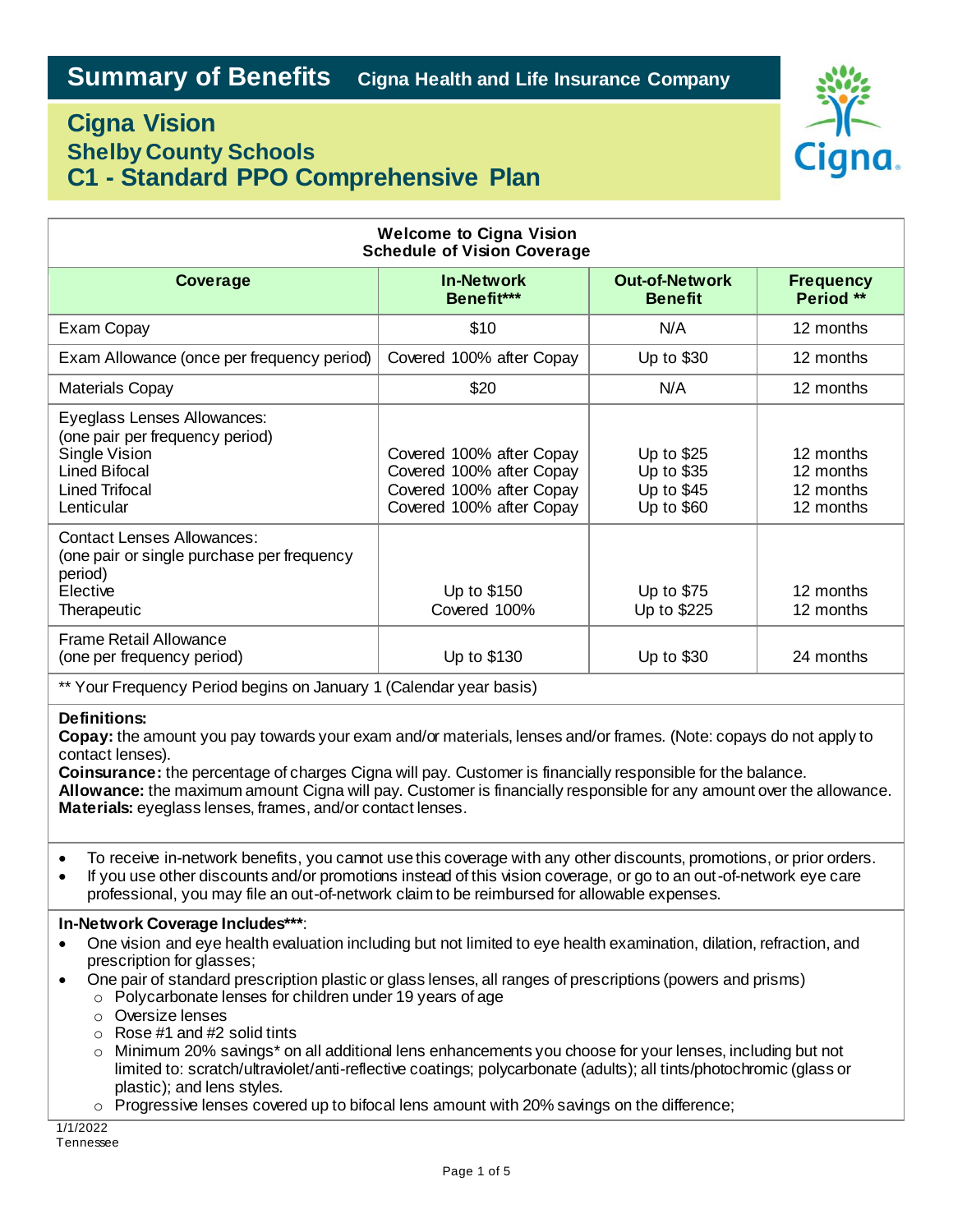#### **Shelby County Schools C1 - Standard PPO Comprehensive Plan**



- One frame for prescription lenses frame of choice covered up to retail plan allowance, plus a 20% savings on amount that exceeds frame allowance;
- One pair of contact lenses or a single purchase of a supply of contact lenses in lieu of lenses and frame benefit, (may not receive contact lenses and frames in same benefit year). Allowance applied towards cost of supplemental contact lens professional services (including the fitting and evaluation) and contact lens materials

\* Provider participation is 100% voluntary; please check with your Eye Care Professional for any offered discounts. \*\*\* Coverage may vary at participating discount retail and membership club optical locations, please contact Customer Service for specific coverage information.

Coverage for **Therapeutic** contact lenses will be provided when visual acuity cannot be corrected to 20/70 in the better eye with eyeglasses and the fitting of the contact lenses would obtain this level of visual acuity; and in certain cases of anisometropia, keratoconus, or aphakis; as determined and documented by your Vision eye care professional. Contact lenses fitted for other therapeutic purposes or the narrowing of visual fields due to high minus or plus correction will be covered in accordance with the Elective contact lens coverage shown on the Schedule of Benefits.

## **Healthy Rewards® - Vision Network Savings Program:**

 When you see a Cigna Vision Network Eye Care Professional\*, you can save 20% (or more) on additional frames and/or lenses, including lens options, with a valid prescription. This savings does not apply to contact lens materials. See your Cigna Vision Network Eye Care Professional for details.

#### **What's Not Covered:**

- Orthoptic or vision training and any associated supplemental testing
- Medical or surgical treatment of the eyes
- Any eye examination, or any corrective eyewear, required by an employer as a condition of employment
- Any injury or illness when paid or payable by Workers' Compensation or similar law, or which is work-related
- Charges in excess of the usual and customary charge for the Service or Materials
- Charges incurred after the policy ends or the insured's coverage under the policy ends, except as stated in the policy
- Experimental or non-conventional treatment or device
- Magnification or low vision aids not shown as covered in the Schedule of Vision Coverage
- Any non-prescription (minimum Rx required) eyeglasses, includes frame, lenses, or contact lenses
- Spectacle lens treatments, "add-ons", or lens coatings not shown as covered in the Schedule of Vision Coverage
- Prescription sunglasses
- Two pair of glasses, in lieu of bifocals or trifocals
- Safety glasses or lenses required for employment not shown as covered in the Schedule of Vision Coverage
- VDT (video display terminal)/computer eyeglass benefit
- Claims submitted and received in excess of twelve (12) months from the original Date of Service

## **How to use your Cigna Vision Benefits**

(Please be aware that the Cigna Vision network is different from the networks supporting our health/medical plans).

#### **1. Finding a doctor**

There are three ways to find a quality eye doctor in your area:

1. Log into myCigna.com,"Coverage", select Vision page. Click on Visit Cigna Vision. Then select "Find a Cigna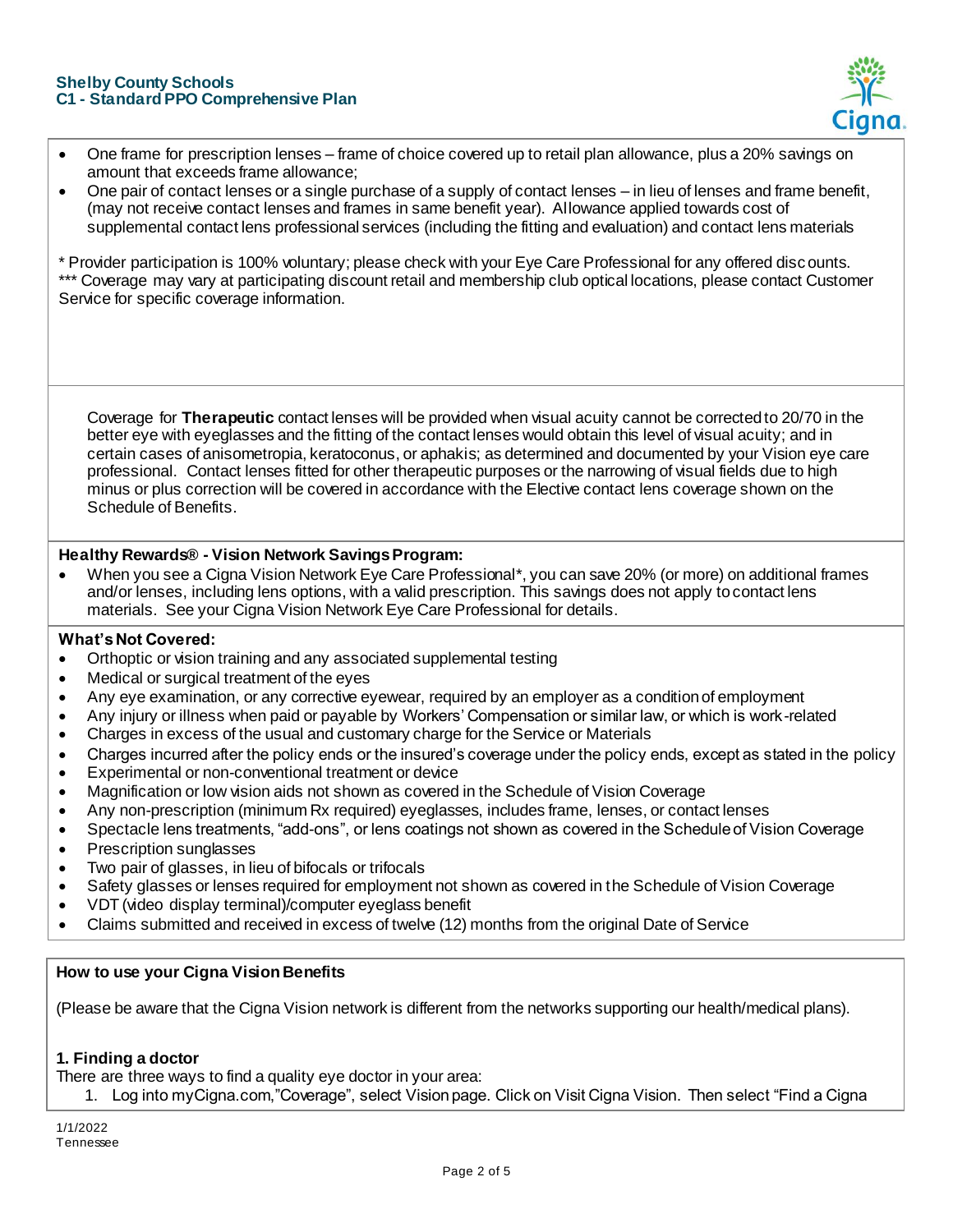

- Vision Network Eye Care Professional" to search the Cigna Vision Directory.
- 2. Don't have access to myCigna.com? Go to Cigna.com, top of the page select "Find A Doctor, Dentist or Facility", click on Cigna Vision Directory, under Additional Resources.
- 3. Prefer the phone? Call the toll-free number found on your Cigna insurance card and talk with a Cigna Vision customer service representative.

#### **2. Schedule an appointment**

Identify yourself as a Cigna Vision customer when scheduling an appointment. Present your Cigna or Cigna Vision ID card at the time of your appointment, which will quickly assist the doctor's office with accessing your plan details and verifying your eligibility.

#### **3. Out-of-network plan reimbursement**

## **How to use your Cigna Vision Benefits**

Send a completed Cigna Vision claim form and itemized receipt to: Cigna Vision, Claims Department: PO Box 385018, Birmingham, AL 35238-5018.

To get a Cigna Vision claim form:

- Go to **Cigna.com** and go to Forms, Vision Forms
- Go to **myCigna.com** and go to your vision coverage page

Cigna Vision will pay for covered expenses within ten business days of receiving the completed claim form and itemized receipt.

Benefits are underwritten or administered by Connecticut General Life Insurance Company or Cigna Health and Life Insurance Company. Read your plan carefully – this benefit summary provides a very brief description of the important features of your plans. This is not the insurance contract. Your full rights and benefits are expressed in the actual plan documents that are available to you upon request. Participating providers are independent contractors solely responsible for your routine vision examinations and products.

"Cigna" is a registered service mark, and the "Tree of Life" logo, "Cigna Vision" and "CG Vision" are service marks, of Cigna Intellectual Property, Inc., licensed for use by Cigna Corporation and its operating subsidiaries. All products and services are provided by or through such operating subsidiaries, including Connecticut General Life Insurance Company and Cigna Health and Life Insurance Company, and not by Cigna Corporation. In Arizona and Louisiana, the Cigna Vision product is referred to as CG Vision. Healthy Rewards® - Vision Network Savings Program powered by Cigna Vision is a discount program, not an insured benefit.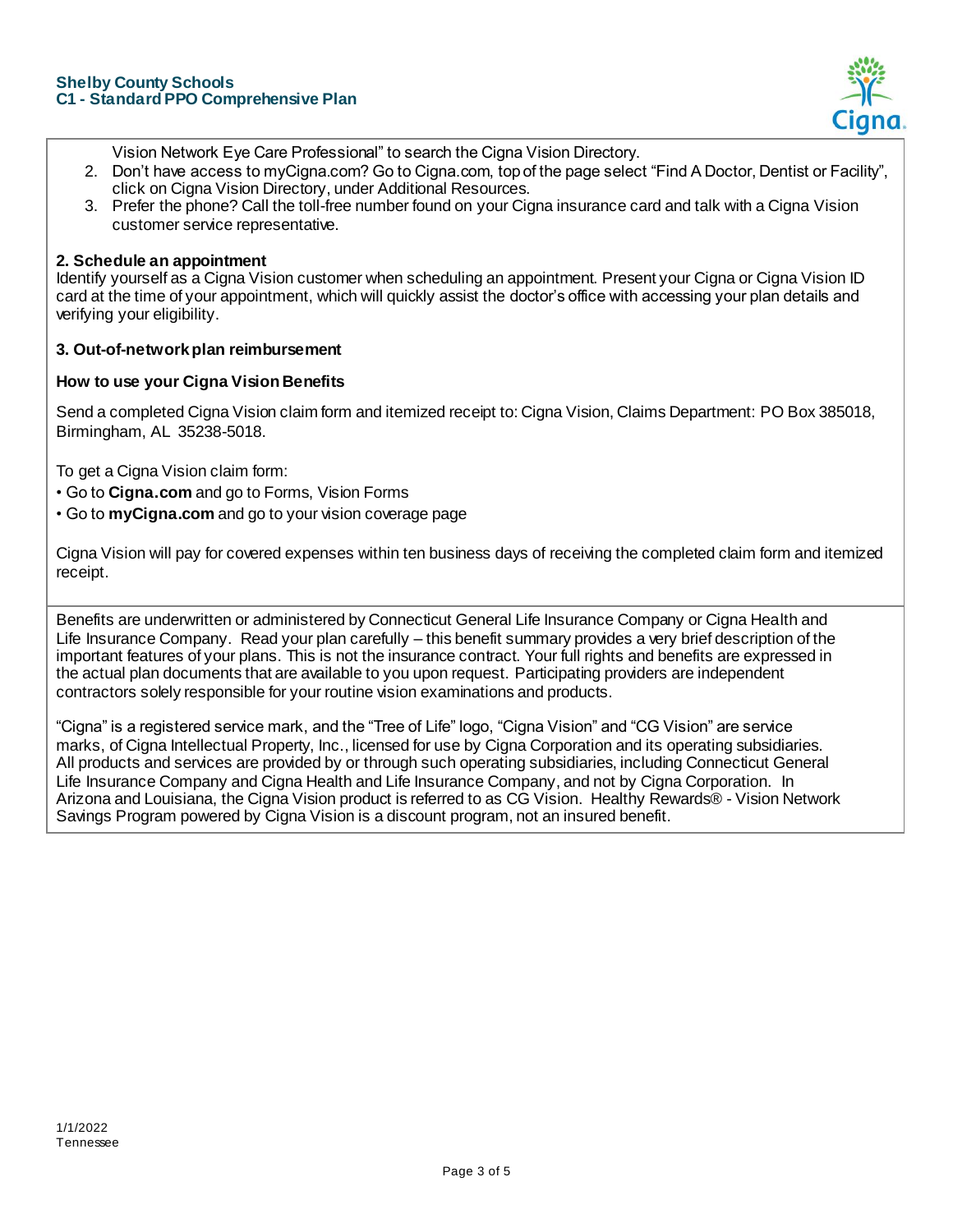

# **DISCRIMINATION IS AGAINST THE LAW**

#### **Vision coverage**

Cigna complies with applicable Federal civil rights laws and does not discriminate on the basis of race, color, national origin, age, disability, or sex. Cigna does not exclude people or treat them differently because of race, color, national origin, age, disability, or sex.

Cigna:

- Provides free aids and services to people with disabilities to communicate effectively with us, such as:
	- Qualified sign language interpreters
	- Written information in other formats (large print, audio, accessible electronic formats, other formats)
- · Provides free language services to people whose primary language is not English, such as:
	- Qualified interpreters
	- Information written in other languages

If you need these services, contact customer service at the toll-free number shown on your ID card, and ask a Customer Service Associate for assistance.

If you believe that Cigna has failed to provide these services or discriminated in another way on the basis of race, color, national origin, age, disability, or sex, you can file a grievance by sending an email to ACAGrievance@Cigna.com or by writing to the following address:

Ciana Nondiscrimination Complaint Coordinator PO Box 188016 Chattanooga, TN 37422

If you need assistance filing a written grievance, please call the number on the back of your ID card or send an email to ACAGrievance@Cigna.com. You can also file a civil rights complaint with the U.S. Department of Health and Human Services, Office for Civil Rights electronically through the Office for Civil Rights Complaint Portal, available at https://ocrportal.hhs.gov/ocr/portal/lobby.jsf, or by mail or phone at:

U.S. Department of Health and Human Services 200 Independence Avenue, SW Room 509F, HHH Building Washington, DC 20201 1.800.368.1019, 800.537.7697 (TDD) Complaint forms are available at http://www.hhs.gov/ocr/office/file/index.html.



All Cigna products and services are provided exclusively by or through operating subsidiaries of Cigna Corporation, including Cigna Health and Life Insurance Company and Connecticut General Life Insurance Company. The Cigna name, logos, and other Cigna marks are owned by Cigna Intellectual Property, Inc. ATTENTION: If you speak languages other than English, language assistance services, free of charge are available to you. Call 1.877.478.7557 (TTY: 800.428.4833). ATENCIÓN: Si usted habla un idioma que no sea inglés, tiene a su disposición servicios gratuitos de asistencia lingüística. Llame al 1.877.478.7557 (TTY: 800.428.4833).

896376a 05/17 © 2017 Cigna.